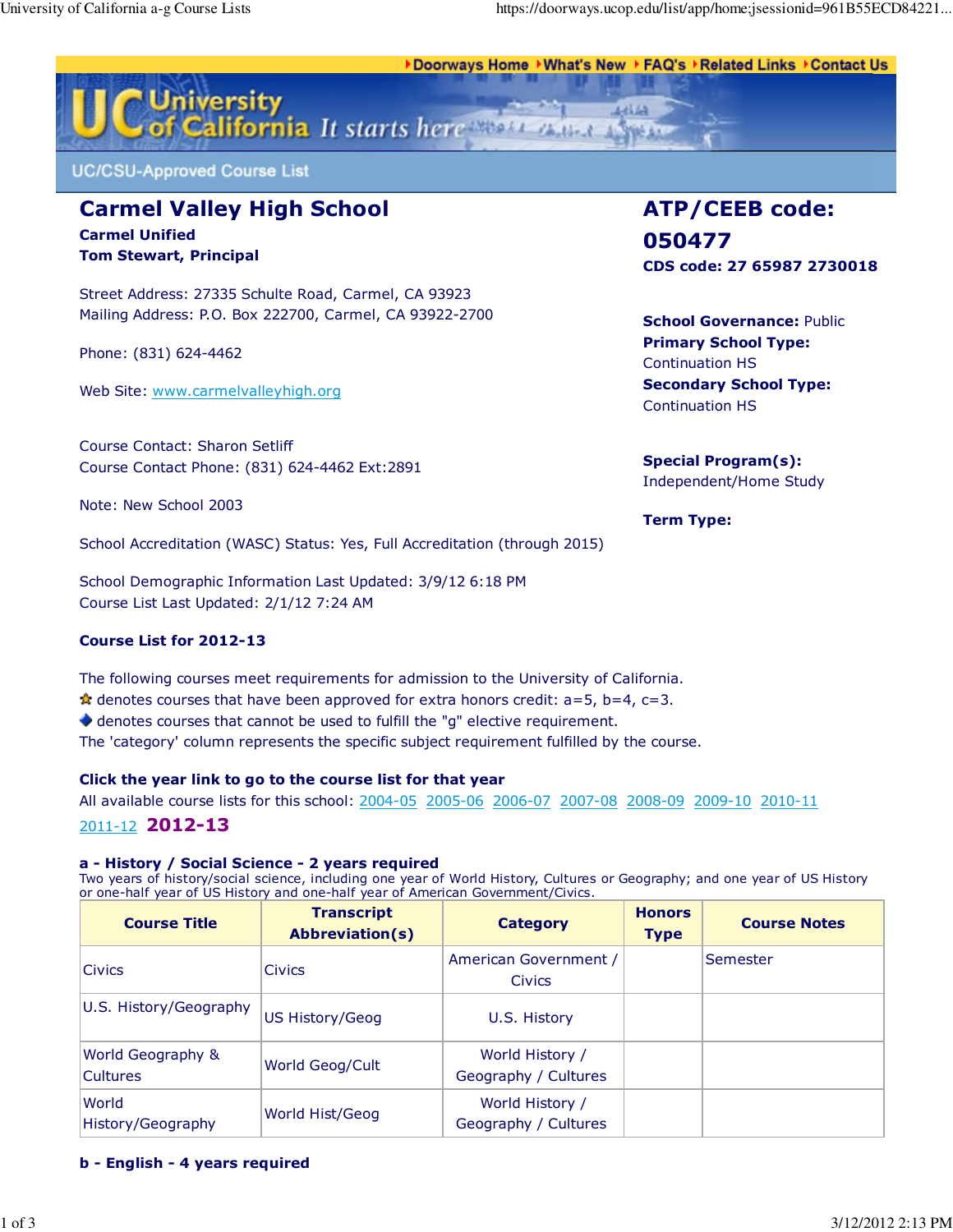Four years of college preparatory English. Students may only use 1 year of ESL/ELD English.

| <b>Course Title</b>       | <b>Transcript</b><br><b>Abbreviation(s)</b> | <b>Category</b> | <b>Honors</b><br><b>Type</b> | <b>Course Notes</b> |
|---------------------------|---------------------------------------------|-----------------|------------------------------|---------------------|
| American Literature       | American Lit                                | English         |                              |                     |
| <b>British Literature</b> | <b>British Lit</b>                          | English         |                              |                     |
| English I                 | English I                                   | English         |                              |                     |
| English II                | English II                                  | English         |                              |                     |
| <b>World Literature</b>   | <b>World Lit</b>                            | English         |                              |                     |

#### c - Mathematics - 3 years required , 4 years recommended

Three years of college preparatory mathematics that includes the topics covered in Elementary Algebra/Algebra 1, Geometry and Advanced Algebra/Algebra 2. Approved Integrated Math courses may be used to fulfill part or all of this requirement.

| <b>Course Title</b>         | <b>Transcript</b><br><b>Abbreviation(s)</b> | Category  | <b>Honors</b><br><b>Type</b> | <b>Course Notes</b> |
|-----------------------------|---------------------------------------------|-----------|------------------------------|---------------------|
| Algebra $1$ $\blacklozenge$ | Algebra I                                   | Algebra 1 |                              |                     |
| Algebra $2$ $\blacklozenge$ | Algebra II                                  | Algebra 2 |                              |                     |
| Geometry                    | Geometry                                    | Geometry  |                              |                     |

#### d - Laboratory Science - 2 years required , 3 years recommended

Two years of laboratory science, including two of the three fundamental disciplines of Biology, Chemistry and Physics. This requirement can also be met by completing the latter two years of a 3-year Integrated Science program.

| <b>Course Title</b> | <b>Transcript</b><br><b>Abbreviation(s)</b> | <b>Category</b>           | <b>Honors</b><br><b>Type</b> | <b>Course Notes</b> |
|---------------------|---------------------------------------------|---------------------------|------------------------------|---------------------|
| Biology 1           | <b>Biology I</b>                            | <b>Biological Science</b> |                              |                     |

# e - Language Other than English - 2 years required , 3 years recommended

Two years of the same language other than English.

| <b>Course Title</b> | <b>Transcript</b><br><b>Abbreviation(s)</b> | <b>Category</b> | <b>Honors</b><br><b>Type</b> | <b>Course Notes</b> |
|---------------------|---------------------------------------------|-----------------|------------------------------|---------------------|
| No courses exist    |                                             |                 |                              |                     |

## f - Visual & Performing Arts - 1 year required

| <b>Course Title</b>     | <b>Transcript</b><br><b>Abbreviation(s)</b> | Category               | <b>Honors</b><br><b>Type</b> | <b>Course Notes</b> |
|-------------------------|---------------------------------------------|------------------------|------------------------------|---------------------|
| Art $1$ $\blacklozenge$ | Art I                                       | Visual Arts (Intro)    |                              |                     |
| Art 2                   | Art II                                      | Visual Arts (Advanced) |                              |                     |
| Art 3                   | Art III                                     | Visual Arts (Advanced) |                              |                     |

#### g - Elective - 1 year required

One year (two semesters), in addition to those required in "a-f" above. All courses must be listed under "a-f" above with the exception of courses marked with a blue diamond  $\blacklozenge$  in Mathematics, Language Other than English, and VPA; plus the following:

| <b>Course Title</b> | <b>Transcript</b><br><b>Abbreviation(s)</b> | Category                 | <b>Honors</b><br><b>Type</b> | <b>Course Notes</b> |
|---------------------|---------------------------------------------|--------------------------|------------------------------|---------------------|
| Earth Science       | Earth Science                               | Science-Physical         |                              |                     |
| Economics           | <b>Economics</b>                            | History / Social Science |                              | Semester            |

#### Begin a New Search